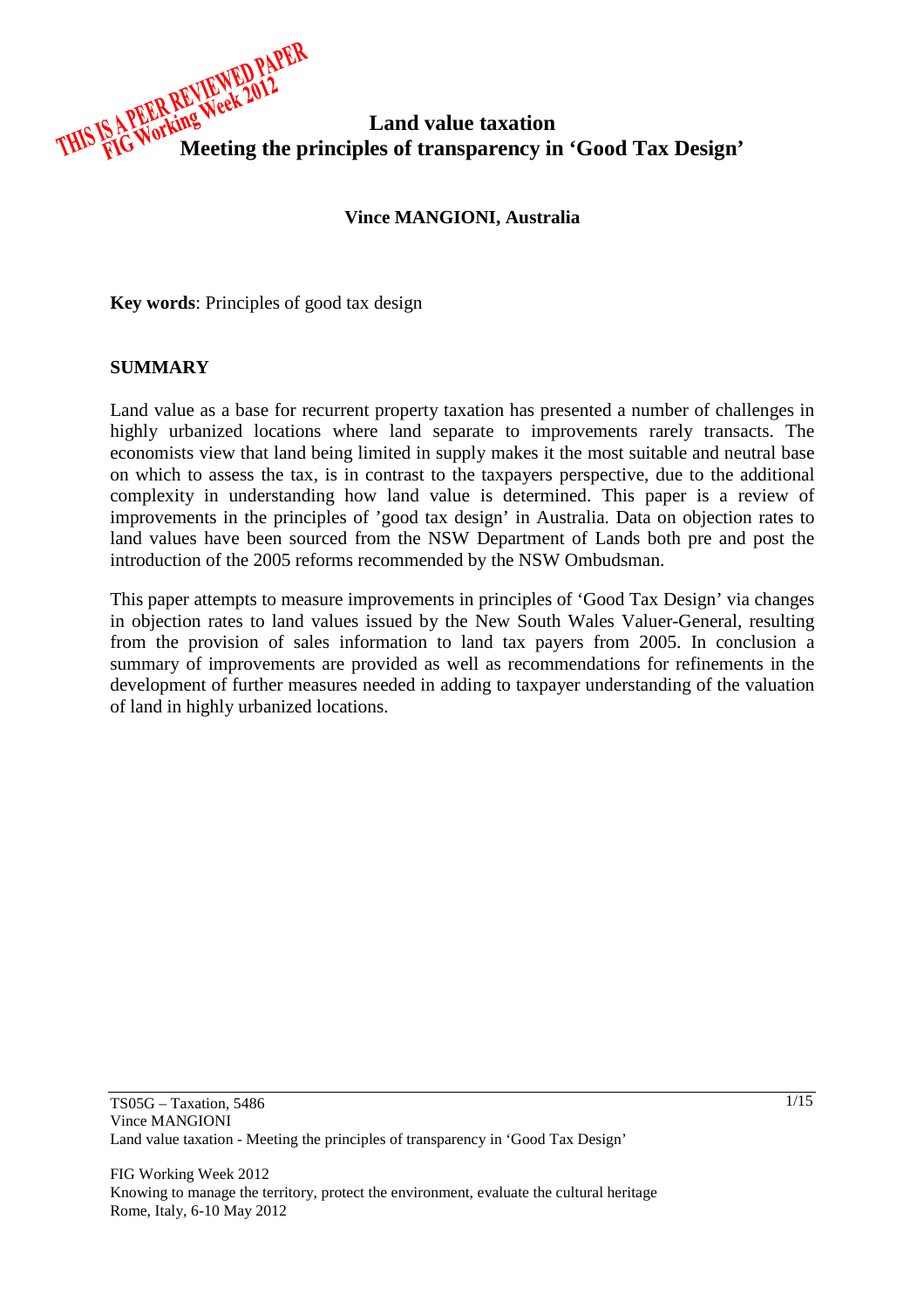# **Land value taxation**

# **Meeting the principle of transparency in 'Good Tax Design'**

# **Vince MANGIONI, Australia**

#### **1. INTRODUCTION**

#### **1.1 Land Tax in Australia**

Land taxes in Australia are imposed by state government in the form of state land tax as well as local government in the form of council rates, Table 1 is a summary of the base value on which these taxes are applied across Australia at the state and local government levels.

In many countries land tax is primarily a tax levied at the local government level and is percieved as a tax in return for the provision of services. However, Australia is one of the few countries which imposes a recurrent property tax both at the local government level in the form of council rating and as a recurrent land tax by the state (or middle tier of) government. Most countries imposing a recurrent property tax apply it to improved value (land  $\&$ buildings) at the local government level and apply some form of limitation or cap on increases in revenue from this tax (Haveman 2008).

The focus of this paper is on state land tax, although the underlying principles are common to council rating where land is used as a basis of rates. Land value taxation, better known as land tax comprises four key components, the unit or taxpaying entity, the base on which the tax is assessed, namely land value, the rate in the dollar applied to the base and a threshold above which the aggregate land value of an entities assessment is taxed. It is the value of land used to assess this tax and its relationship with the tax principle of transparency in the valuation of land that is the specific focus.

| <b>STATE</b>       | <b>STATE LAND TAX</b> | <b>LOCAL COUNCIL RATE</b> |  |  |
|--------------------|-----------------------|---------------------------|--|--|
| New South Wales    | Land Value            | Land Value                |  |  |
| Oueensland         | Site Value            | Site Value                |  |  |
| Victoria           | Site Value            | <b>Improved Value</b>     |  |  |
| South Australia    | Site Value            | <b>Improved Value</b>     |  |  |
| Western Australia  | Unimproved Value      | Unimproved Value          |  |  |
| Tasmania           | Land Value            | *Assessed Annual Value    |  |  |
| Northern Territory | N/a                   | Unimproved Capital Value  |  |  |
| ACT                | Unimproved Value      | Unimproved Value          |  |  |

#### **Table 1: Structure of recurrent property bases used across Australia**

 **Source: States Valuation of Land Legislation (\*under review)** 

TS05G – Taxation, 5486 Vince MANGIONI Land value taxation - Meeting the principles of transparency in 'Good Tax Design'

FIG Working Week 2012 Knowing to manage the territory, protect the environment, evaluate the cultural heritage Rome, Italy, 6-10 May 2012

 $2/15$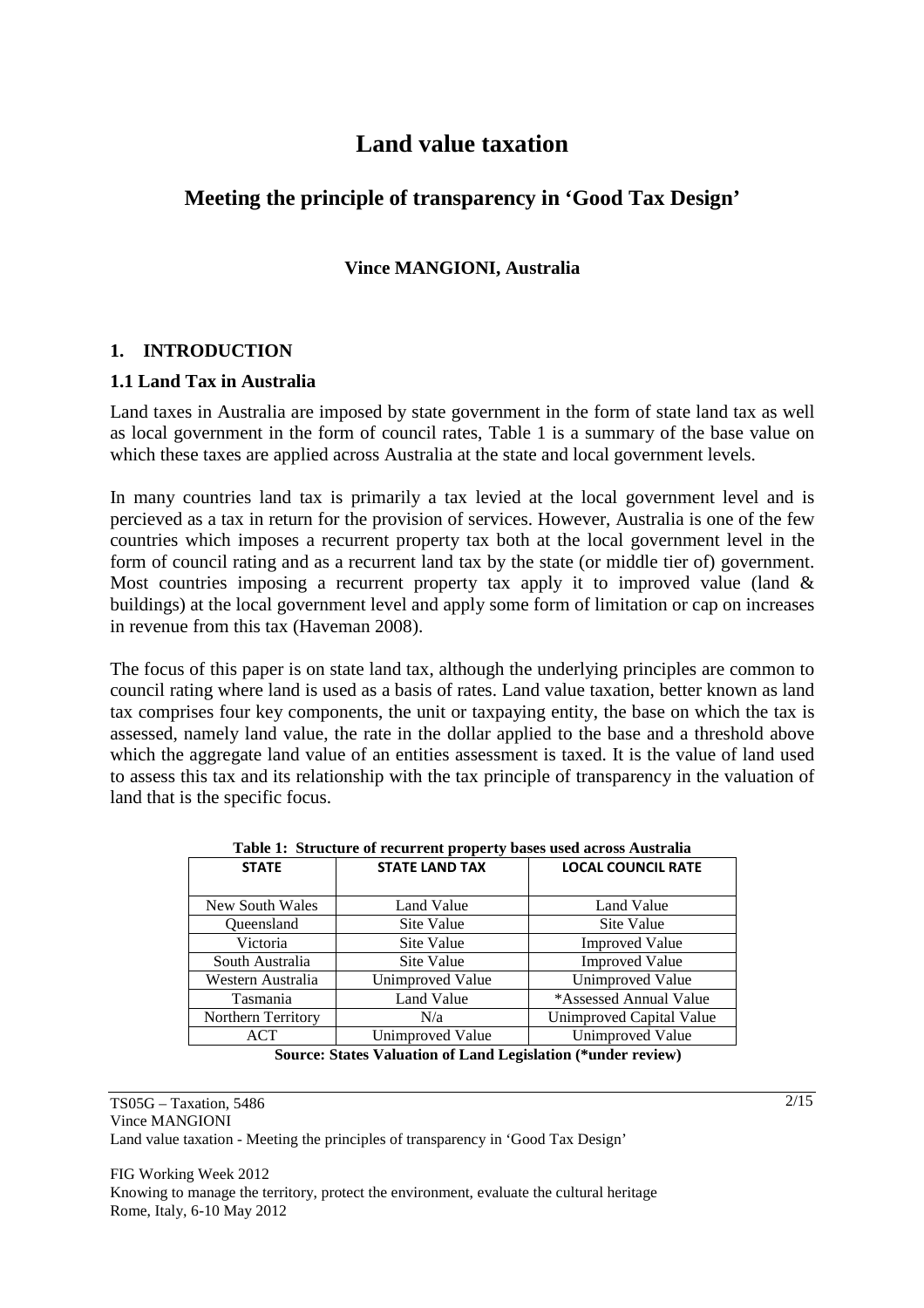#### **1.2 Principles of 'Good Tax Design"**

Unlike other taxes where the base is readily definable (income, consumption, capital gains, turnover or payroll), land tax has an additional layer of complexity in that the base is required to be determined by valuation as the first step in the assessment process. This is further compounded by the fact that unlike other taxes, in which the tax payer has a perceived level of control or input through the lodgment of tax returns, no such taxpayer input exists in the taxation of land. Once ownership of land is declared, land taxes are solely assessed by government without any reference to, or input from the taxpayer. On this basis, the valuation of the taxpayers land by government is a significant challange in the acceptability of this tax.

In 1972 the Asprey Committee was formed to review the tax system in Australia, which came under significant criticism following increasing inflation and government spending which resulted in less positive opinions on the payment of taxes. The committee considered the key features of a tax system to be simplicity, fairness and efficiency. It was considered by the committee that fairness was not an easily measurable principle and it was determined that fairness was interchangeable with equity, which comprised two definable and measurable components, namely vertical and horizontal equity.

Following Asprey in Australia, the Meade inquiry (1982) reviewed the structure of direct taxation in the United Kingdom. Like Asprey, Meade established a similar set of principles for good tax design, which encompassed equity, transparency, efficiency and simplicity. The principle of transparency was defined to ensure that all elements of taxation were observable by the taxpayer.

This paper is both a review of the improvement of one specific principle of tax design, that is the transparency of the valuation process and the information given to the taxpayer of the evidence of value. Figure 1 sets out the rating of land tax against the principles of good tax design in a 2008 review of New South Wales state taxes. It shows the weaknesses in the taxation of land under the principle of transparency among other principles (IPART 2008).





TS05G – Taxation, 5486 Vince MANGIONI Land value taxation - Meeting the principles of transparency in 'Good Tax Design'

FIG Working Week 2012 Knowing to manage the territory, protect the environment, evaluate the cultural heritage Rome, Italy, 6-10 May 2012

 $\frac{3}{15}$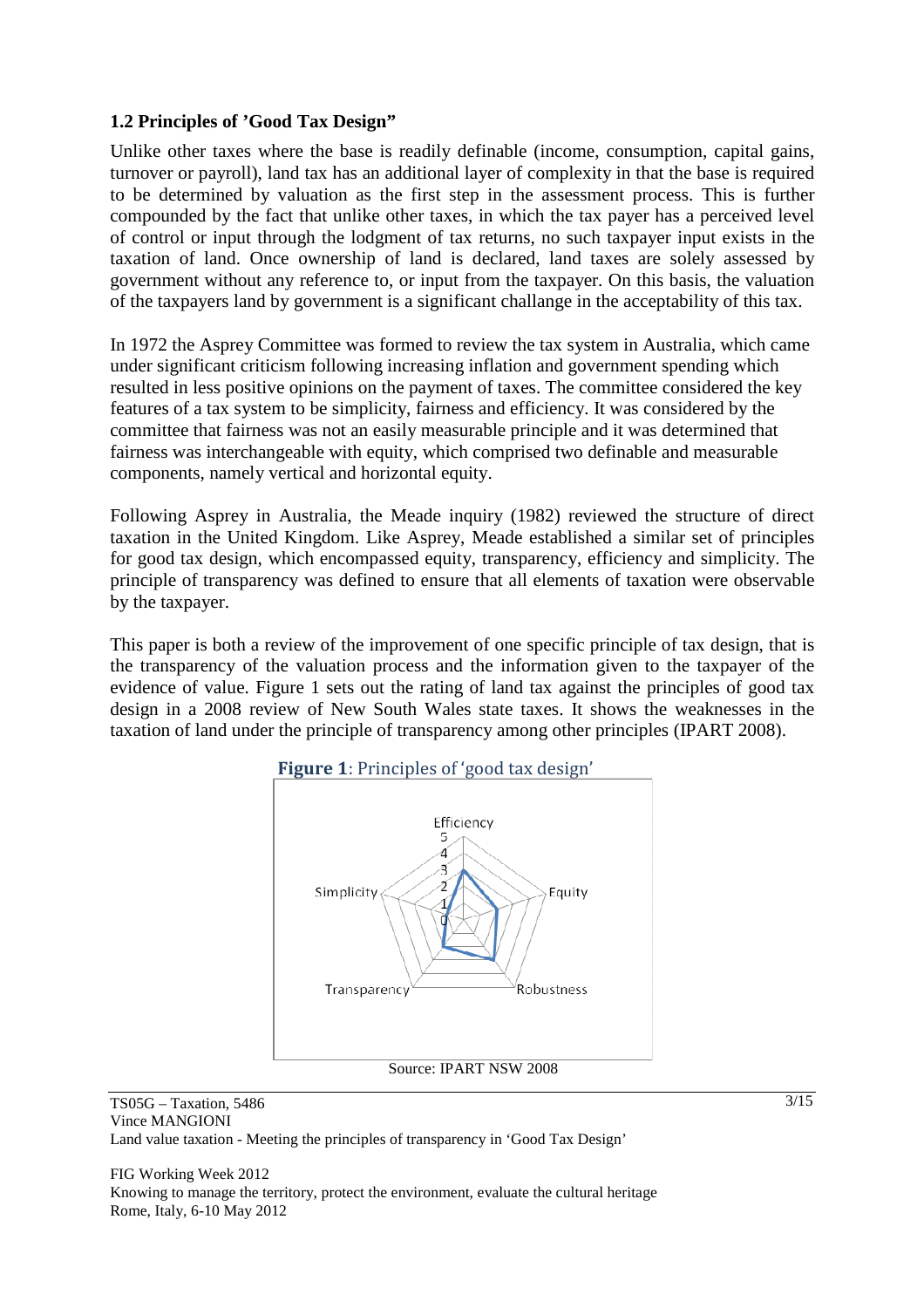Contributing to poor performance against the criteria of transparency and to a lesser degree simplicity, is concern that taxpayers have poor information about how their value is determined. Whilst the three year averaging of values has added a further level of complexity to this tax, the key issue is making available to taxpayers the information used to value land in their land tax assessments (Ombudsman 2005). Here, the sales data and related information used when valuing land has been identified as key in providing greater transparency and understanding for taxpayers on how the tax is assessed (Walton 1999).

Paramount in the assessment of any tax, and of particular relevance to land tax, are the principles of simplicity and transparency. The ability of the taxpayer to understand a tax and how it is assessed is one that ultimately contributes to its acceptability. A tax which is administratively focused, government centred and operationally inefficient, with little or no regard to taxpayer understanding, is a tax doomed to challenges and taxpayer distrust (Head and Krever 2009).

# **2. EVOLUTION OF PROPERTY TAXATION**

## **2.1 History of the property tax**

This section provides a summary of the evolution of the bases, along with an overview of the problems currently experienced with transparency in determining land value in modern highly urbanized cities like Sydney.

The taxation of land and property as a source of government revenue pre-dates the Roman Empire with traces of its existence dating back to Ancient Egypt 3,500 B.C., where taxes were imposed on the value of produce from land. A move from land to improved value resulted in the Hearth tax bing introduced in 1662. The negative impact of this tax, which taxed property based on the number of fireplaces in a property, was also known as the chimney tax. The tax was abolished by King William III in 1689 and replaced by a window tax (Gibson 2008). The window tax lasted almost two hundred years until it was repealed in 1851 and replaced by a House Duty. The window tax was seen as easily assessable and transparent and in effect taxed larger property higher which had more windows (Timmins 2001).

The Colonial period of 1600-1750 in the United States denoted a period of settlement, growth and the development of land in which taxes were imposed on land and buildings. With the growth of local governments, this tax became the base for collecting tax revenue. As the tax grew in importance, councils were directed at the request of their communities to publish lists of taxpayers, their assets and tax payable. As the necessity for the property taxes grew, a residential frontage tax was introduced in New Orleans which was met with the development of the shotgun house, a long narrow house developed to avoid the tax. The final attempt to establish consistency of the base of a property tax resulted in a room tax, which subsequently led to the bricking up of closets and pantries in attempts to minimize the impact of the tax on the house (Fisher 1996).

As can be seen in the historical summary of the property tax, the inclusion of improvements in the base of the tax can have an impact on the neutrality of the tax, as alterations may be made

 $4/15$ 

TS05G – Taxation, 5486 Vince MANGIONI Land value taxation - Meeting the principles of transparency in 'Good Tax Design'

FIG Working Week 2012 Knowing to manage the territory, protect the environment, evaluate the cultural heritage Rome, Italy, 6-10 May 2012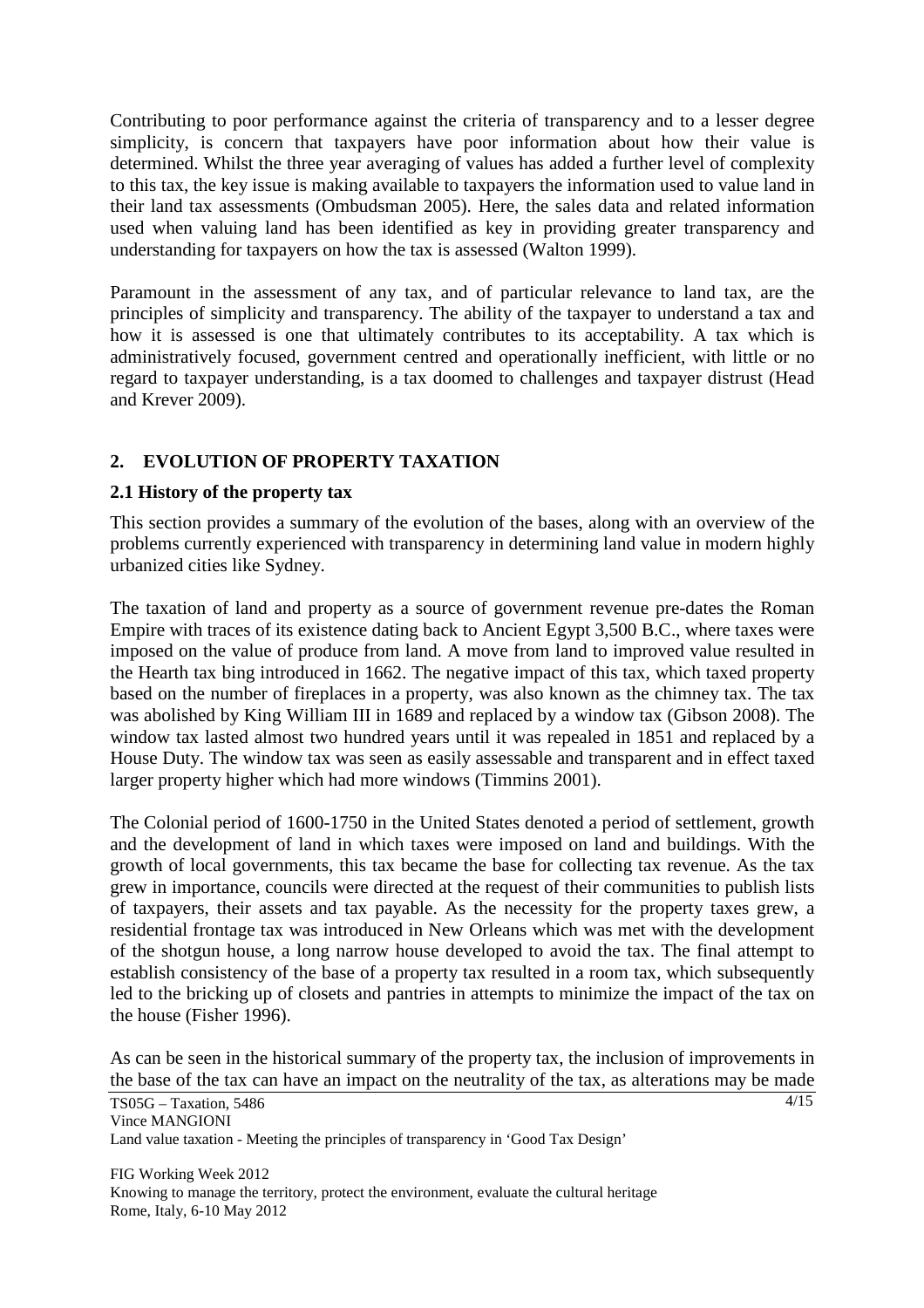to improvements on land to minimize payment of the tax. To this end, and has been identified as the most neutral base on which to assess a recurrent tax on property.

#### **2.2 Evolution of land tax in Australia**

Property taxation commenced in Australia in 1884 and continues to predominantly operate in the form of a tax on land, also known as land value taxation. In Australia this tax exists at both the local government level in the form of council rating and at the state government level as a land tax. Australia is one of the few countries that impose a recurrent tax on property and more specifically a land value tax at state government level, without any financial cap or limit on the amount of revenue that it raises. In most developed countries, recurrent property tax is a local government tax, most commonly assessed on improved value of land. Improved value incorporates the value of both land and buildings, of which improvements are not necessarilymaximally productive. The rationale for retaining land value as the basis of the tax, is its neutral base, being independent of any improvements on the land which may not represent the most productive or highest and best use. (Oates and Scwab 1996)

In 1982, New South Wales moved from unimproved capital value to land value as the base for the assessment of land value taxation. The primary objective of moving to land value was to account for improvements to the land which primarily provided services to it and for its use which included clearing, excavation, drainage and its retention. The majority of land that is taxed and rated in urban locations is not unimproved land and the same improvements made to it (Mangioni 2006). In bringing land into production in urban locations, it has services such as water, power, gas and telecommunication connections, which may be termed as improvements to the land. Whilst refinements were being made to the basis of value on which the tax was assessed. Problems with transparency began to emerge with fewer land transactions.

## **2.3 Defining the Problem**

Historically land value has been measured based on the sale of vacant land. The absence of vacant land sales for rating and taxing purposes has resulted in concern over how land value is determined in practice (NSW Ombudsman 2005). This question has been the subject of much scrutiny and has challenged the transparency of the assessment of land value around Australia. Scrutiny has largely been leveled at the perceived element of judgment in the analysis and accounting for the added value of improvements, as land value is now more commonly deduced from improved sales. This has been an evolving issue over the past 15 years as cities of Australia and particularly Sydney has become highly urbanized.

As can be seen in Figure 2, the difference in the determination of land value between 1955 and 1975 using the bottom up analysis by reference to vacant land sales, and the period of 1996 to the present, using the top down analysis using improved sales epitomizes the problem. At the time of reintroduction of state land tax in NSW in the 1950s, vacant land sales were abundant during the 1960s and 70s. The following twenty years marked a period of rapid growth in the urbanization of Sydney (Daly 1982). During the period mid 1990s to the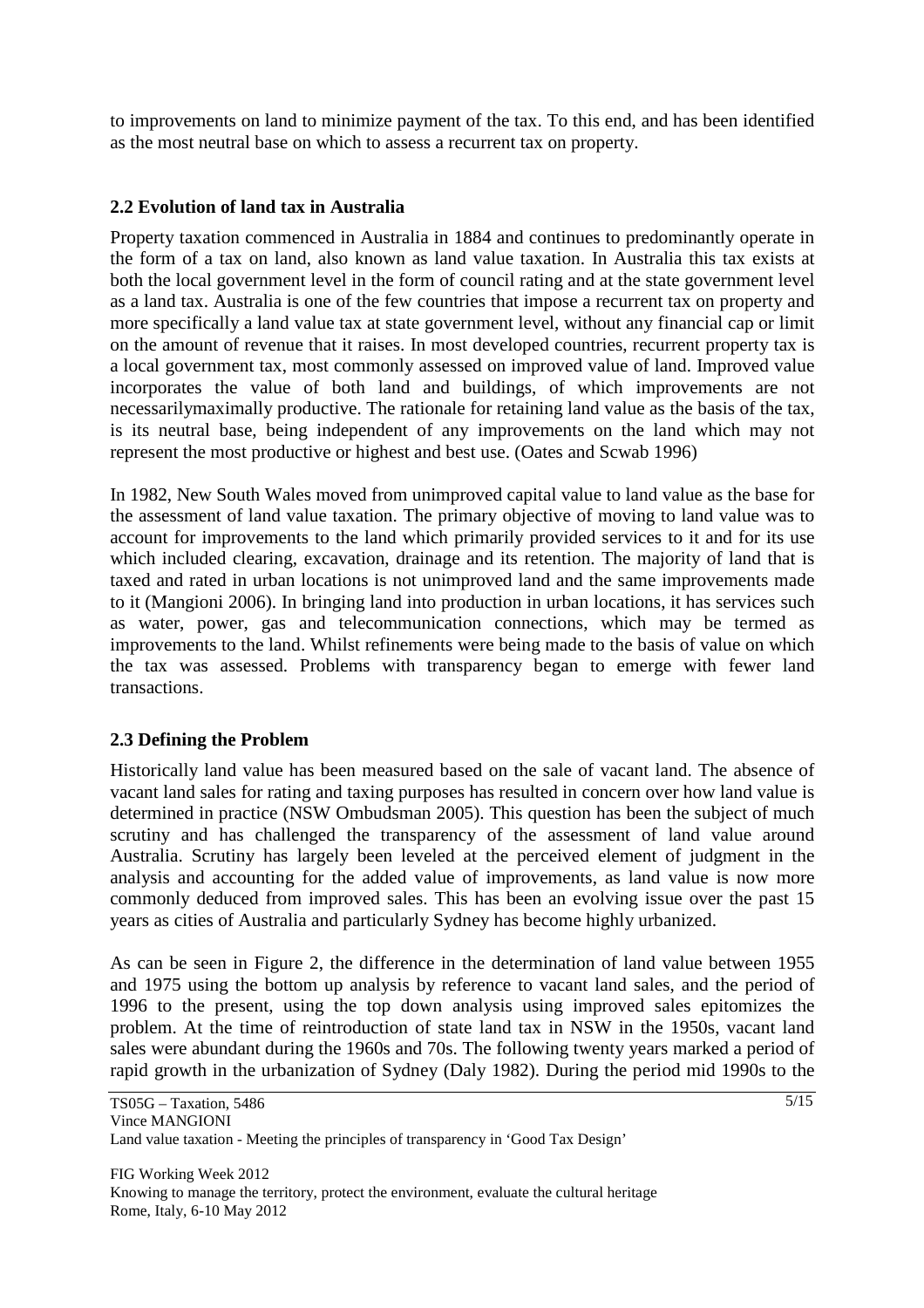present, vacant land sales have become the exception, resulting in greater reliance on improved sales in the determination of land value, which has raised concerns over transparency.

Taxes on capital including recurrent land and property taxes have an additional layer of complexity, being the valuation of the base on which the tax is imposed. The value of all land or property must first be valued at a specific point in time. This determination of value is known as the valuation process and is an important initial step in the assessment of land taxation and may be seen as the most arbitrary and contentious component of this tax.

Land value, as the base for the assessment of a recurrent property tax, has encountered a number of challenges over the past 15 years, particularly in the capital cities of Australia where most land tax is raised. Vacant land transactions have traditionally constituted the primary evidence used in measuring the underlying value of land. In the absence of vacant land transactions, the determination of land value from sales of improved property has become more heavily relied upon by statutory valuers. Figure 1.1 highlights the evolution of this problem in highly urbanized locations. As cities continue to evolve, the availability of vacant land sales diminishes and more reliance is placed on improved sales as primary evidence, which adds an additional layer of complexity to the imposition of this tax.

Figure 2 shows in Sydney, between 1955 and 1975 as the city grew from undeveloped land uses and rural land changed to urban land uses, vacant land transacted and the value of land could be easily determined. This resulted in the taxation principles of simplicity and transparency being achieved, as the tax payer could see how the value of their land was determined from the sale of surrounding vacant land. Where the taxpayer could see the sale of vacant land, the tax was considered to meet the taxation principles of simplicity and transparency.

The factors of value which determine the value of land are its the size, shape, slope, access and permitted uses. In the absence of vacant land sales, before these attributes of value can be determined, an additional layer of complexity exists, where the sale of land alone does not exist from 1996 to the present. That is, the added value of buildings and impovements on land must be deducted from the sales of improved property to determine its land value. This additional adjustment impacts on two factors good tax design, namely simplicity and transparency. In response to this emerging problem, a number of countries have move the tax base from land to improved value, which includes land and buildings.



**Figure 2:** Evolutionary deduction of land value in the Sydney Basin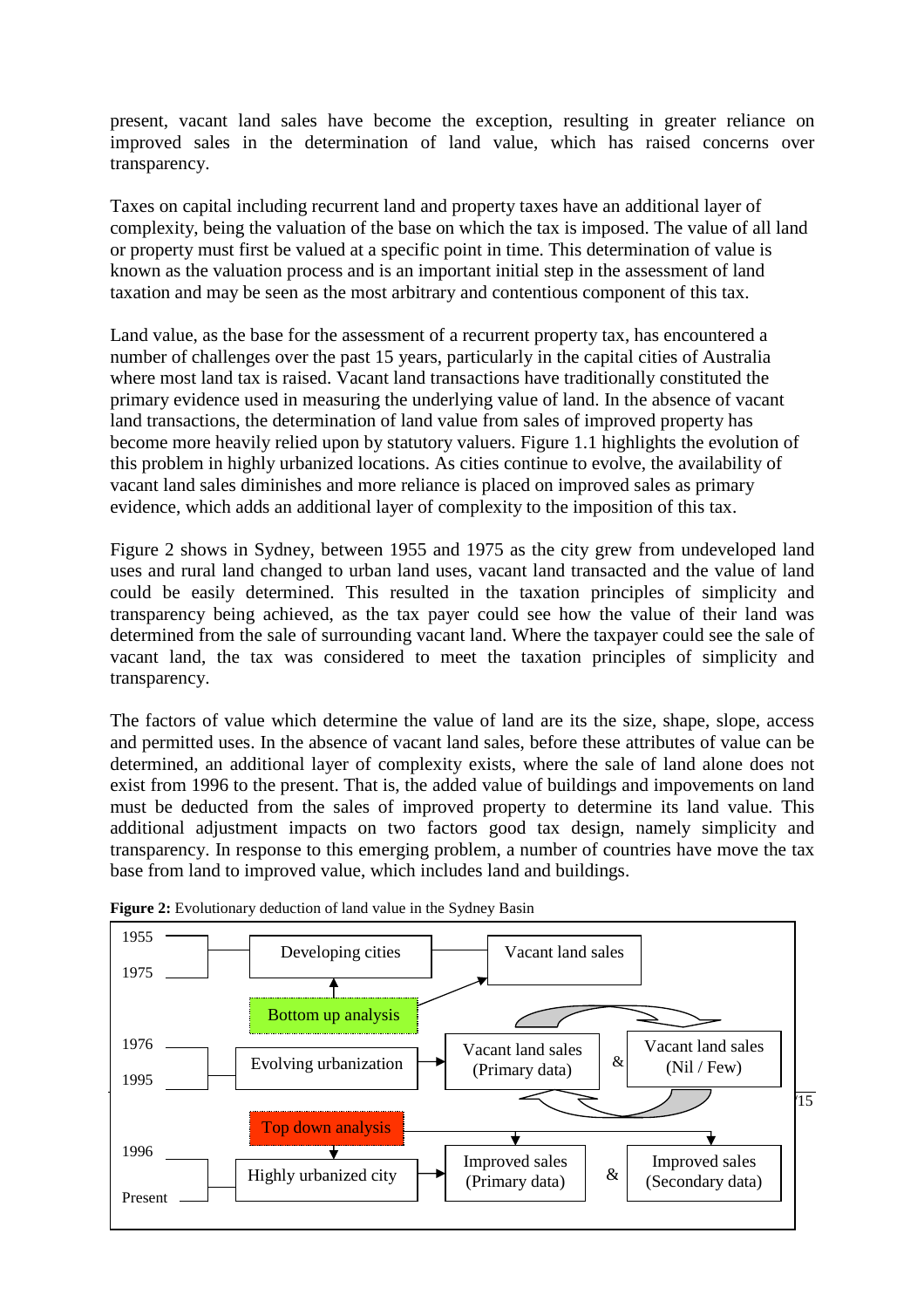It may suggested, that a move to improved value as a basis for assessing the property tax is warranted. Whilst improved value may be accepted for local government rating in a number of countries, where services are visible to the tax payer, a tax on land may be far less tolerable. This is due to the fact that land value is market determined and predominantly based on its location (Vickers 2007). In contrast, improvements such as buildings may be an underutilization of the land or physically obsolete which add little or no value to land, a factor reflected in improved value.

The use of land value over improved value has been defined as a far more neutral base on which to assess the highest and best use of land (Oates and Schwarb 1996). That is, land is assessed based on what it could be used for if the existing use of the land is not utilized to its maximum economic and developable potential. The value of land cannot be distorted by the added value of improvements which are not maximally productive or represent the highest and best use of the land. At present as highlighted in Figure 2, this requires a process for partitioning land from improvements in highly urbanized locations in the absence of vacant land sales.

What may be viewed as a simple process in determining the value of land, the Privy Council's 1925 simplistic account of land and the conceptual meaning of its value requires further refinement in the 21<sup>st</sup> Century. "What the Act requires is really quite simple. Here is a plot of land: assume there is nothing on it in the way of improvements: what would it fetch on the market?" (Toohey's Ltd v. Valuer General 1925). The explanation for what the prevailing legislation intended has resulted in a far more prescriptive and concise process needed in a top down analysis of improved sales in determining land value.

The ability to provide transparency in the deduction of land value raised the question as to how improvements on land are to be notionally accounted for in determining their added value. The residual value of land resulting from analysis of improved property sales again challenged the principle of transparency.

As vacant land sales become the exception, in its most simplistic terms, the primary issue turns on how improved sales are interpreted and how the added value of improvements are accounted for in the extraction of land value. Initially the question emerges of how to partition the constituent components of property which contribute to its value. However, a more complex paradox precipitates this question, that is what constitutes the highest and best use of land in the first instance and how are improved sales construed within the context of this question. In simple terms, if the added value of improvements are deducted from land which is not utilized to its highest and best use, a value well below land value may result.

Whilst not the subject of this paper, this question warrants brief discussion, as it determines in the first instance, which property sales are best suited for the partitioning process. In the absence of vacant land sales, at what point do improvements on land constitute added value and how is the added value to be determined? The two most pressing issues raised in the deduction of land value from improved sales were identified as, the absence of a method by valuers for the adjustment of time between the sale date and date of valuation and secondly,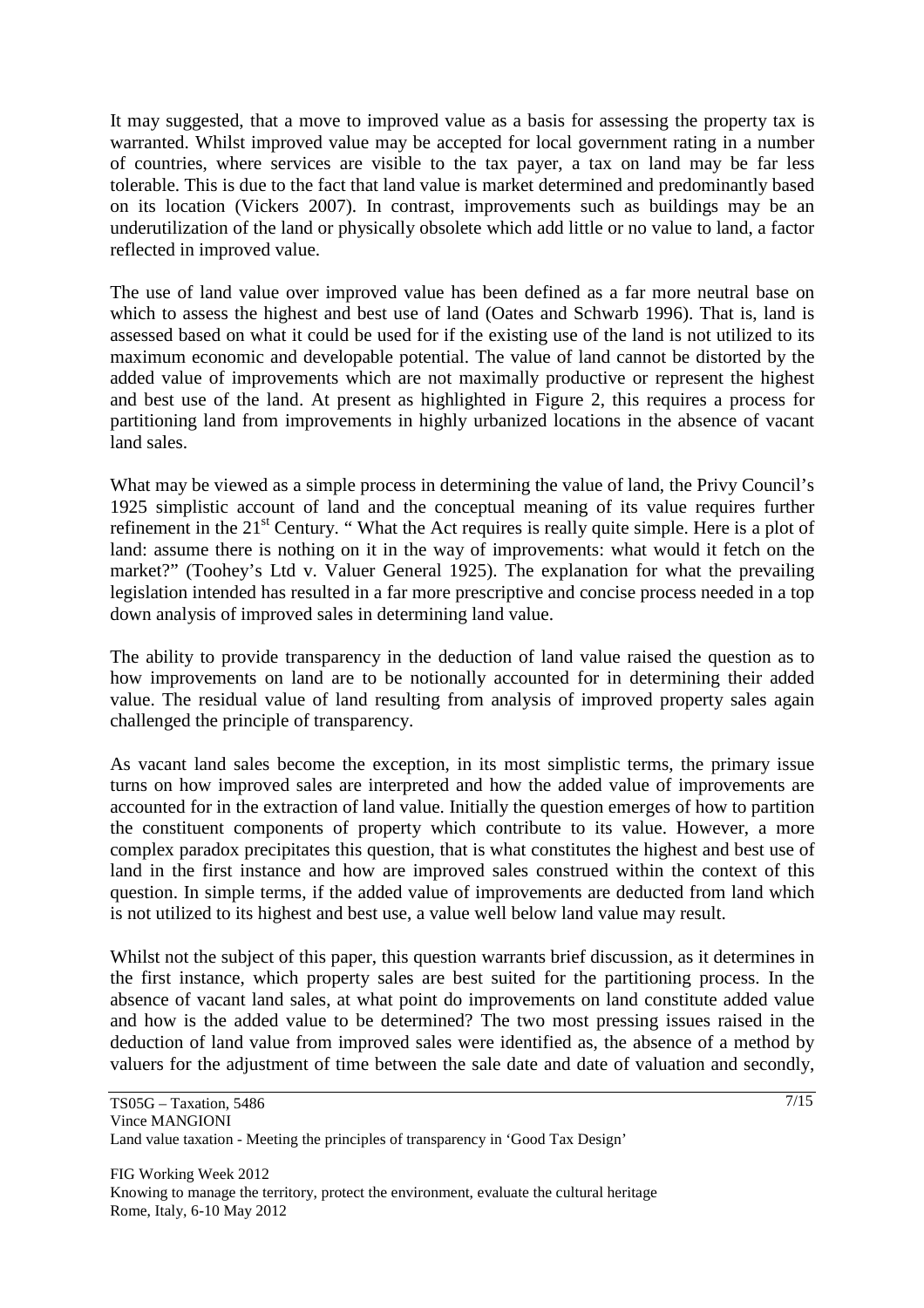the absence of a method by valuers for the adjustment of the added value of improvements on land (NSW Ombudsman 2005).

In the assessment of the added value of improvements and in particular in countries where improved value is the basis of assessment, an additional dimension exists. That is, how does the tax payer perceive the added value of improvements of their property and more importantly, how do they perceive the improvements of their property against the improvements of property that has transacted. As set out in Figure 3, the potential risk of this judgment lends itself to over focus and concentration on the visible attributes of improvements and less on the underlying attributes of land.

In addressing the gap in taxpayer understanding of the conversion of improved value to land value in the assessment of this tax, a further challenge arose to its transparency. This required a more systematic approach to the information provided to the taxpayer, which is covered in the following section under reforms to transparency of the valuation of land and prevailing legislation.

| <b>Basis of value</b> | <b>Factors of value</b>                                                         | <b>Assessment &amp; perception</b>                                                                                                        |
|-----------------------|---------------------------------------------------------------------------------|-------------------------------------------------------------------------------------------------------------------------------------------|
| <b>Land value</b>     | Size, shape, access, views $\&$<br>slope of land.                               | Valuer assessed where the added value of<br>improvements are accounted for by the value in the<br>sales analysis process                  |
| <b>Improved value</b> | Size, shape, access, views $\&$<br>slope of land plus                           | Valuer assessed where the added value of<br>improvements are part of the value and the taxpayer<br>notionally compares the added value of |
|                       | Size, type, style, layout, No<br>of bedrooms, aspect to the<br>living area etc. | improvements of their property with the sales.                                                                                            |

**Figure 3:** Factors of value and perception

## **2.4 Taxpayer information**

The principle of transparency and tax payer understanding of how the value of land is determined has been identified as paramount over the past 10-15 years. Following two recent inquiries into the valuation of land in NSW, the importance of the principle of transparency has been acknowledged and has led to a number of changes in improving transparency (Walton 1999 and NSW Ombudsman 2005). The key improvement has been the availability of sales information to taxpayers supporting the assessment of land values in New South Wales.

In understanding the importance of sales information in the context of objection to land values, a summary of the grounds of objection are highlighted in Figure 4 against the information available to the tax payer prior to the 2006 changes implemented by the NSW Valuer General.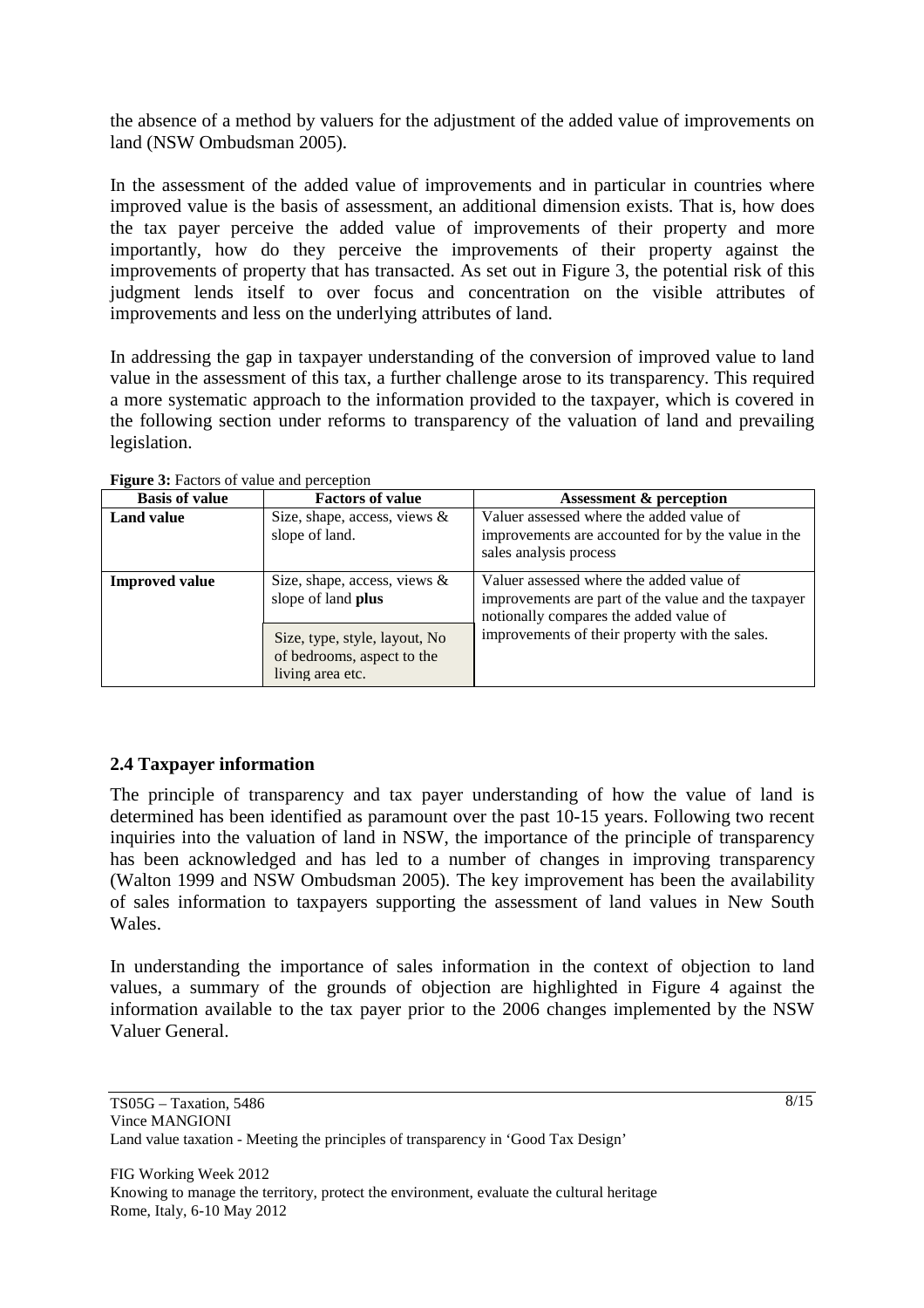| s34 Valuation of Land Act 1916 NSW                                                                | <b>Information</b><br><b>Pre 2006</b>    |  |  |  |
|---------------------------------------------------------------------------------------------------|------------------------------------------|--|--|--|
| (a) that the values assigned are too high or too low                                              | Not available                            |  |  |  |
| (a1) that the, dimensions or description of the land are<br>not correctly stated                  | Definable by survey or<br>deposited plan |  |  |  |
| (b) that the interests held by various persons in the land<br>have not been correctly apportioned | Better understood by the<br>taxpayer     |  |  |  |
| (c) that the apportionment of the valuations is not correct                                       | Better understood by the<br>taxpayer     |  |  |  |
| (d) that lands which should be included in one valuation<br>have been valued separately           | As used by the taxpayer                  |  |  |  |
| (e) that lands which should be valued separately have<br>been included in one valuation           | As used by the taxpayer                  |  |  |  |
| f) that the person named in the notice is not the owner of<br>the land                            | Better understood by the<br>taxpayer     |  |  |  |

**Figure 4**: Grounds of Objection

In each of the parts of section 34 as shown in Figure 4, with the exception of Part (a), the tax payer is able to determine the correctness of the facts relating to their assessment of land value by reference to an alternate source of information. As to the correctness of land area and ownership of land, title details, deposited plans and surveys and tax payers own knowledge of the land provides a basis for any objection to be lodged if this information is incorrect. It is Part (a) which addresses whether the land value is too high or too low that accounts for most objections to land values and has been the least supported and most scrutinized ground of objection.

In addition to the statutory grounds of objections in Figure 4, non-statutory common law grounds of objection extend the obligation for greater transparency in the valuation process. These grounds include objections on procedural fairness and judicial review. In Australia, in the first instance procedural fairness extends to include that the taxpayer has enough information of the basis on which the value of their land has been determined. This then extends to the second point of judical review, and in particular emphasises the importance of having sufficient information on the valuation process to make an informed decision as to whether an objection or appeal to the valuation of the taxpayers land is justified (Walton 1999).

## **3. RESEARCH METHOD**

In gauging the impact and benefits yielded from the recommendations implemented by the NSW Valuer-General from the 2006 land tax year, with particular reference to making sales information available to land tax payers, a preliminary analysis of pre and post 2006 objections has been conducted. This analysis has been conducted based on objection information provided by the NSW Department of Lands using objection numbers to land values from a sample of ten local government areas located within 15 kilometers of the Central Business District of Sydney. As at the date of this analysis there were forty two local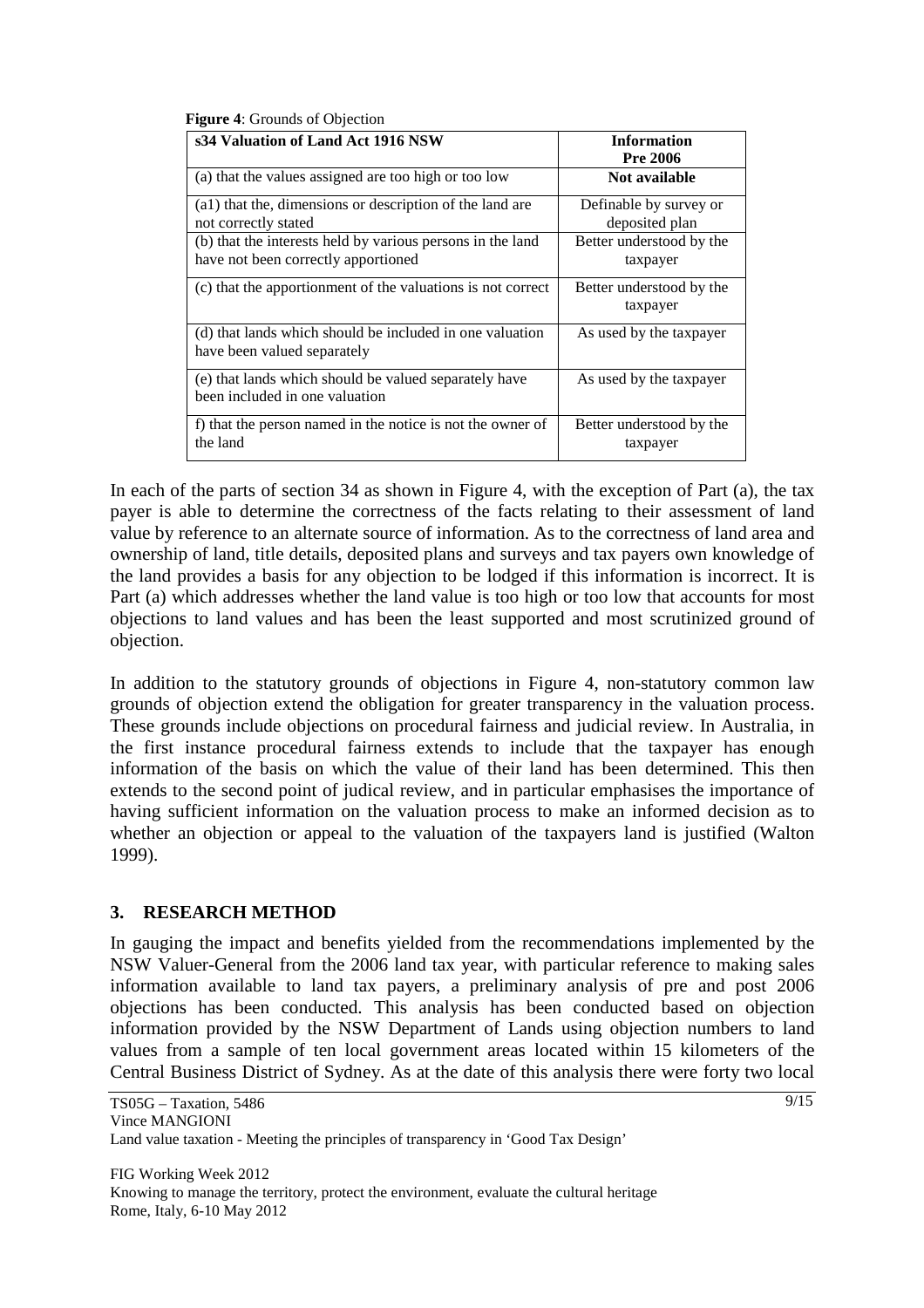government areas within the Sydney Metropolitan area, of which the sample of local government areas analysed, represents approximately 25 percent.

In qualifying the information and results of this preliminary analysis, a number of other factors which are not quantifiable, have been identified. These include the adoption of a three year averaging of land values and threshold, the revised formula for the annual adjustment of the threshold and the level of values at the commencement of the 2006 land tax year. Each of these factors would to some degree impact on land tax assessments and were among the thirty two recommendations made and subsequently phased in (NSW Ombudsman 2005).

The objection numbers have been provided by the New South Wales Department of Lands for each local government area in the analysis. In analyzing the number of objections to land values, two factors were considered. The first consideration was the location in which objections were grouped by local government area. The second consideration was the base date of valuation. In New South Wales, each parcel of land is valued annually as at 1 July each year and is the basis of value for the following land tax year. This date is known as the base date of valuation. The analysis was undertaken between base dates 1-7-2000 and 1-7- 2008.

#### 3.1. **Analysis** & discussion

The aspects and criteria of the analysis of this study are broad and consider the overall change in the number of objections between the annual valuation cycles of land values. The number of objections registered with the government are provided by local government area and hence provide a basis for defining a trend both before and after measures were introduced to improve the tax design principle of transparency. The information that was provided by government is sensitive and limited to the broad numbers provided in Table 2.

Table 2 sets out the objections by local government area and base date, in which a grand total of objections has been tallied on each of base date, to provide an overall trend by area and time. Each of these local government areas have been colour coded to provide a further level of geographic analysis. A detailed discussion on this data follows.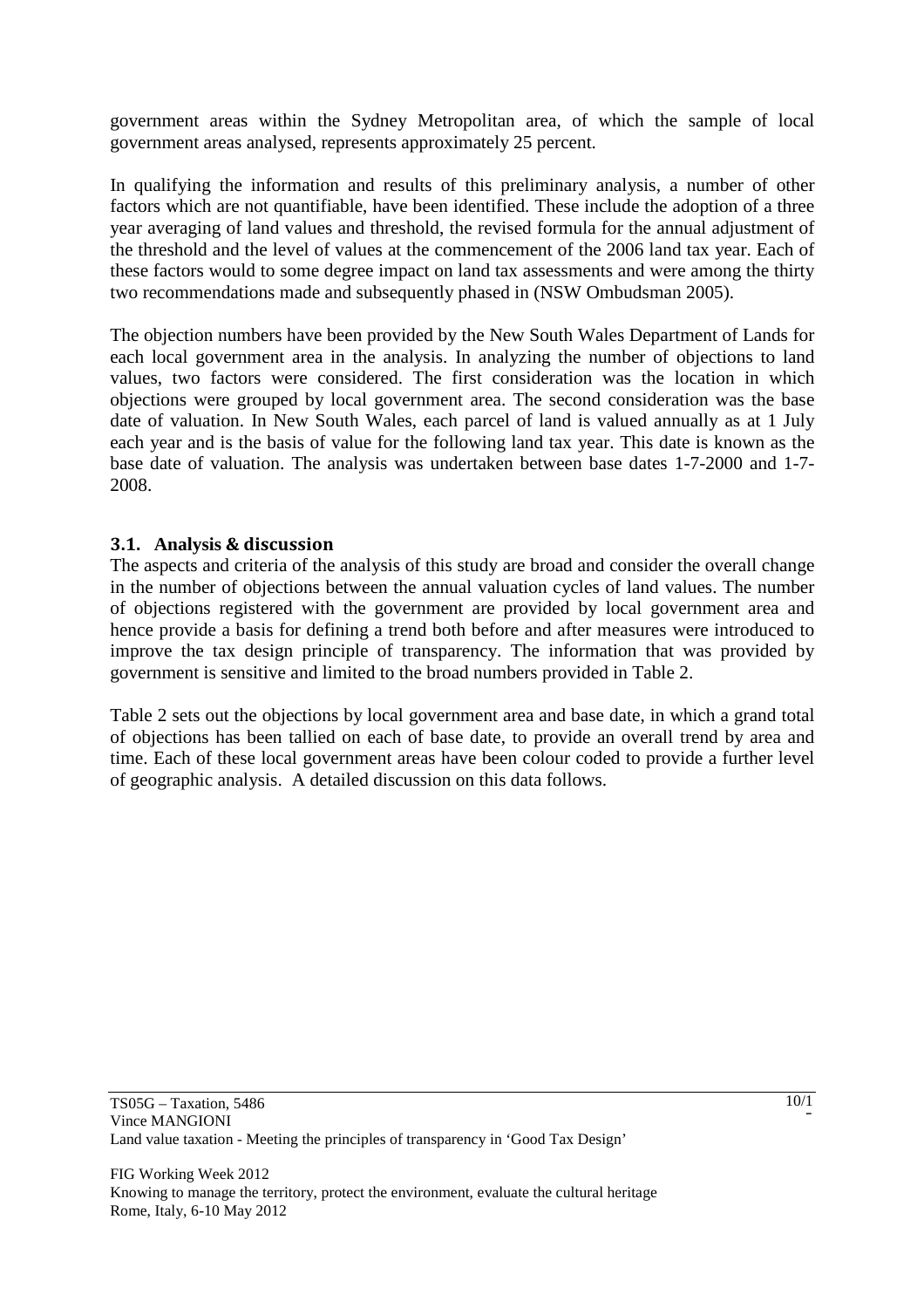| <b>Council Area</b> | 1/07/02 | 1/07/03            | 1/07/04 | 1/07/05 | 1/07/06             | 1/07/07        | 1/07/08            | Grand<br><b>Total</b> |
|---------------------|---------|--------------------|---------|---------|---------------------|----------------|--------------------|-----------------------|
| <b>MOSMAN</b>       | 252     | 23                 | 102     | 152     | 9                   | 3              | 38                 | 579                   |
| <b>NORTH SYDNEY</b> | 61      | 43                 | 462     | 71      | 26                  | 44             | 12                 | 719                   |
| <b>WAVERLEY</b>     | 51      | 91                 | 25      | 121     | 159                 | 50             | 47                 | 544                   |
| <b>WOOLLAHRA</b>    | 93      | 316                | 30      | 144     | 200                 | 50             | 77                 | 910                   |
| <b>RANDWICK</b>     | 31      | 217                | 74      | 185     | 195                 | 21             | 32                 | 755                   |
| <b>BOTANY BAY</b>   | 3       | 8                  | 14      | 15      | 3                   | 17             | Nil                | 60                    |
| <b>BURWOOD</b>      | 8       | $\overline{7}$     | 48      | 11      | 3                   | 7              | Nil                | 84                    |
| <b>LEICHHARDT</b>   | 217     | 30                 | 38      | 67      | 16                  | 10             | 59                 | 437                   |
| <b>MARRICKVILLE</b> | 51      | 146                | 27      | 17      | 42                  | 7              | 17                 | 307                   |
| <b>ASHFIELD</b>     | 7       | 4                  | 63      | 6       | 8                   | $\overline{7}$ | $\overline{2}$     | 97                    |
| <b>Grand Total</b>  | 774     | 885                | 883     | 789     | 661                 | 216            | 284                | 4,492                 |
|                     |         |                    |         |         |                     |                |                    |                       |
| <b>Sydney North</b> |         | <b>Sydney East</b> |         |         | <b>Sydney South</b> |                | <b>Sydney West</b> |                       |

**Table 2:** Objection totals by location & date

In looking at the general trend of objections in Table 2, from 2004 to 2007 it may well be argued that the provision of sales information to land tax payers has increased transparency and resulted in a reduction of objections. This cannot be concluded at this point, as the number of objections increased from a low base in 2000 climbing to a peak in 2003/04 and then declined again until 2008, where a small increase is noted. This may also well be argued to be part of the larger cycle of ebbs and flows in objections to land values over longer periods and cycles.

A more detailed account of this is highlighted in five of the ten local government areas as set out in Figure 5, in which an increase in objections is noted for base date 1-7-2008. From this information, it may be that these increases which are marginal increases, are at or below the 2005 level and further confirms that a review of objections for 2009 & 2010 will be necessary. This data is not yet available, as objections to 2009 and 2010 are still in either the objection phase or before the courts.

Still remaining a consideration for tax payers which is not readily observable, is whether land tax payers whilst still engaging in the objection process, have a better understanding of how their land value was derived and its relativity to the available sales information. This raises the question of whether land tax payers are more accepting of the value, but not of the tax itself. In summary, as tax payer understanding continues to evolve, do objections to land values solely constitute objections to values, or a broader dislike for land tax itself of which the land value is the outlet for expressing dislike for the tax.

As highlighted earlier, land values are assessed and land tax liabilities are determined by

11/1 5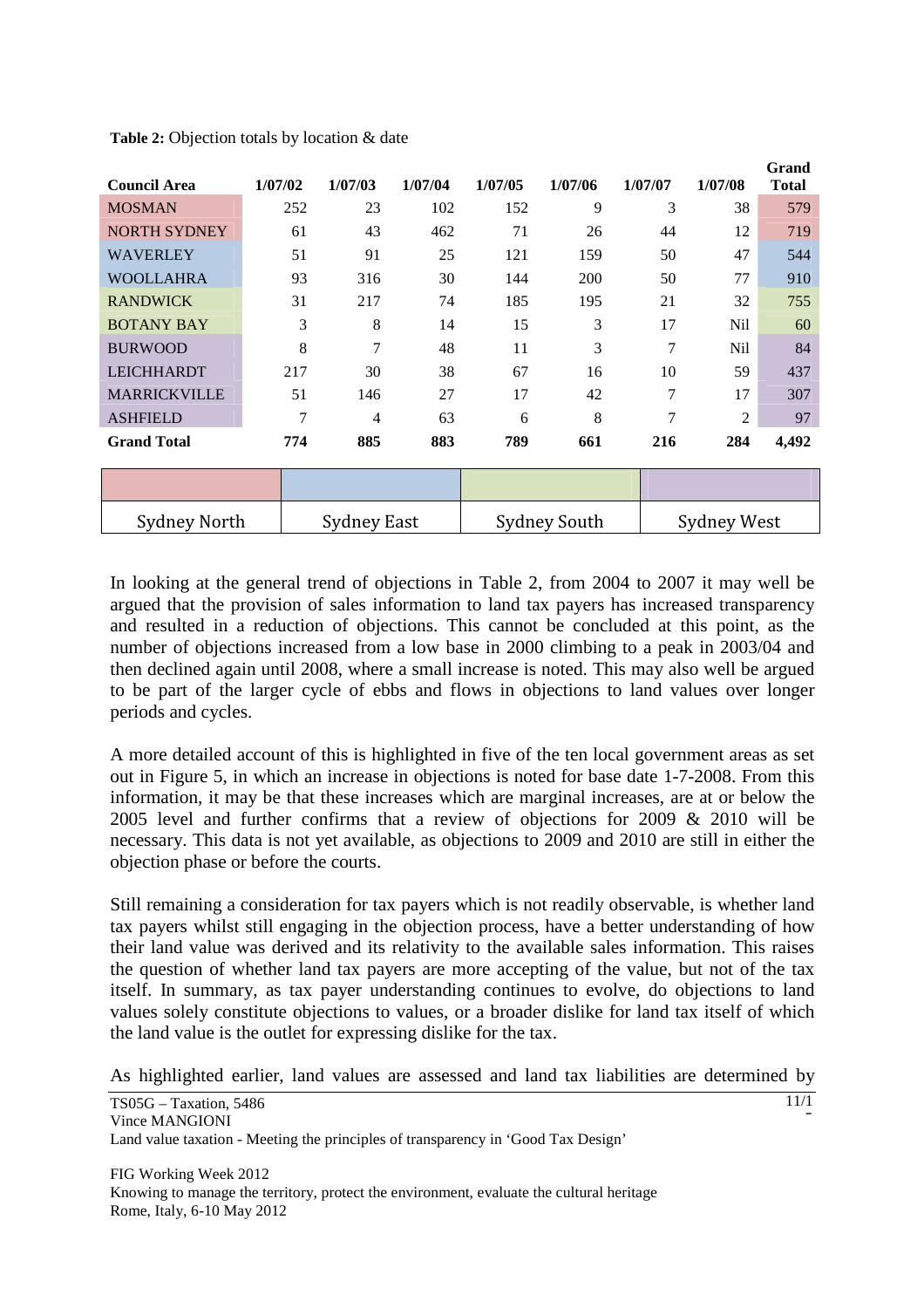government and their valuation contractors with little or no input or reference to the taxpayer. In the absence of tax payer input, perceived control, predictability and potential for fluctuations in value from a number of causes, government must understand the importance of the objection process. In fact, the objection process serves as an important taxpayer outlet, and in some cases constitutes tax payer participation and input in the land tax assessment process.

The objection process is crucial in many cases as some land values will inevitably be incorrect, that is the primary function of the objection process to identify and correct. It may well be that the provision of sales information is an important first step in minimizing objections and this may still be proven to be correct over time.





## **CONCLUSION**

It has been discussed in this paper that the tax on property has taken many forms over the centuries. In the current century, the two main bases of value have been on either improved value (land and buildings) or land value, being the land by itself. It has emerged that economically, land value is the more neutral basis as it is not distorted by improvements on the land which are not highest and best use. The has disadavantages and impacts on the principles of 'good tax design', but specifically on the principle of transparency in high urbanised locations where land rarely sells independent of buildings.

In maintaining land value as a base of recurrent taxation, continual improvements in the analysis, determination and application of value are crucial in improving transparency of the valuation process. A lack of transparency of how land value is determined and especially the availability of the sales transactions to the taxpyer is a most important part of achieving this principle of good tax design. As discussed, both the Walton Inquiry 1999 and Ombudsman Report 2005 have greatly contributed to the improvement of taxpayer understanding through recommendations for information and transparency of the valuation of land process.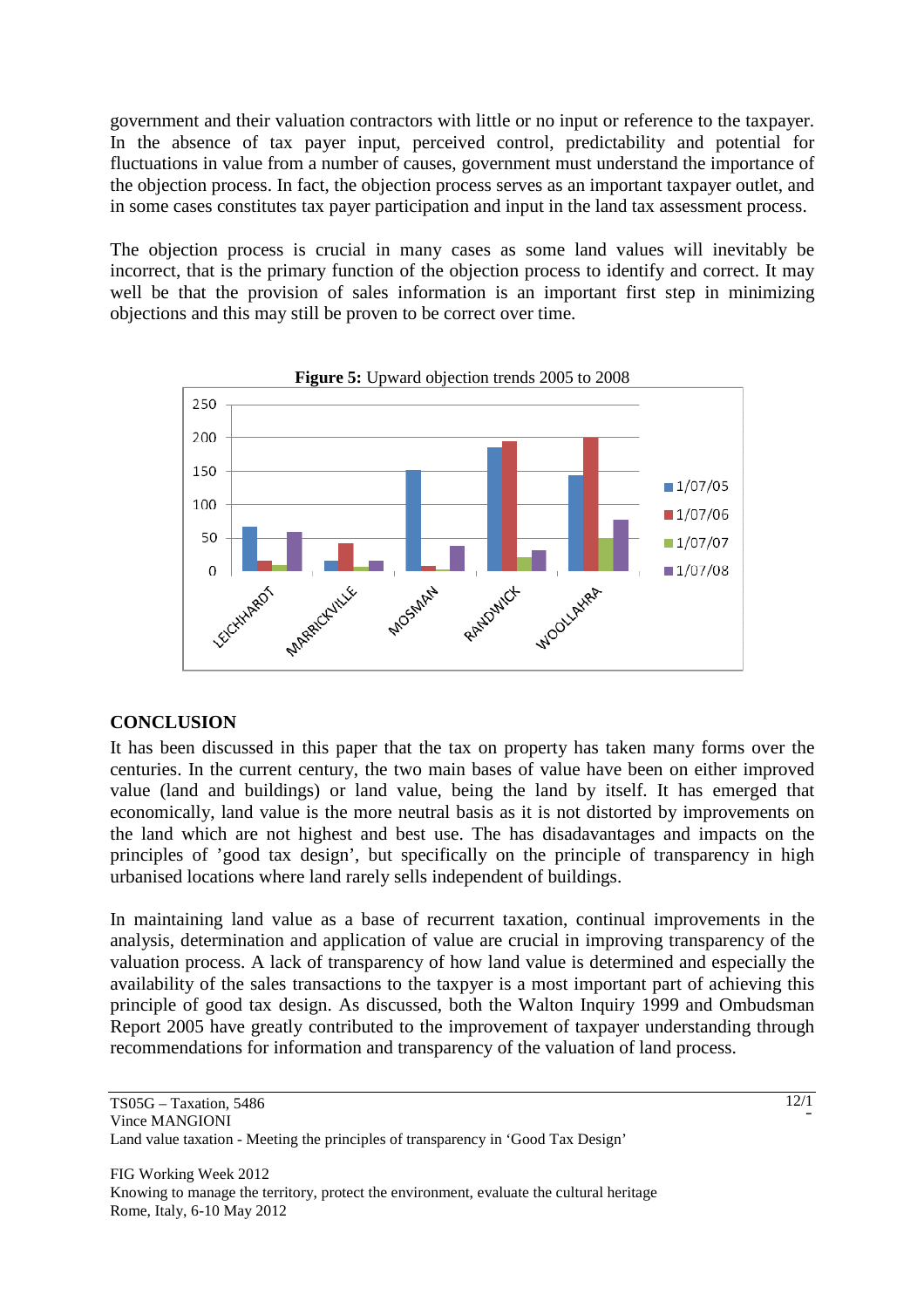The provision of sales information to tax payers in New South Wales is a significant step in improving transparency as to how land values are determined. In continuing to improve transparency, the continual updating of sales information and its availability to taxpayers at more regular intervals throughout the year would be useful. To this end, a register of sales information used to assess land values could be made available to taxpayers before the issuing of land tax assessments. This is further improved by giving information to the taxpayer on the levels of value of surrounding land being taxed.

In conclusion, as the sale of vacant land continues to reduce in highly urbansed locations, the resistance of moving to less efficient basis of value such as improved value, is better achieved by improving transparency through giving sales evidence to the taxpayer as part of their tax assessment. In addition, transparency may be further improved by explaining to the taxpayer which specific sales were used to value their land. A further improvement would include in cases where land transactions are not available, how improved property sales / transactions were used to value the land of the taxpayer and how the added value of improvements were accounted for.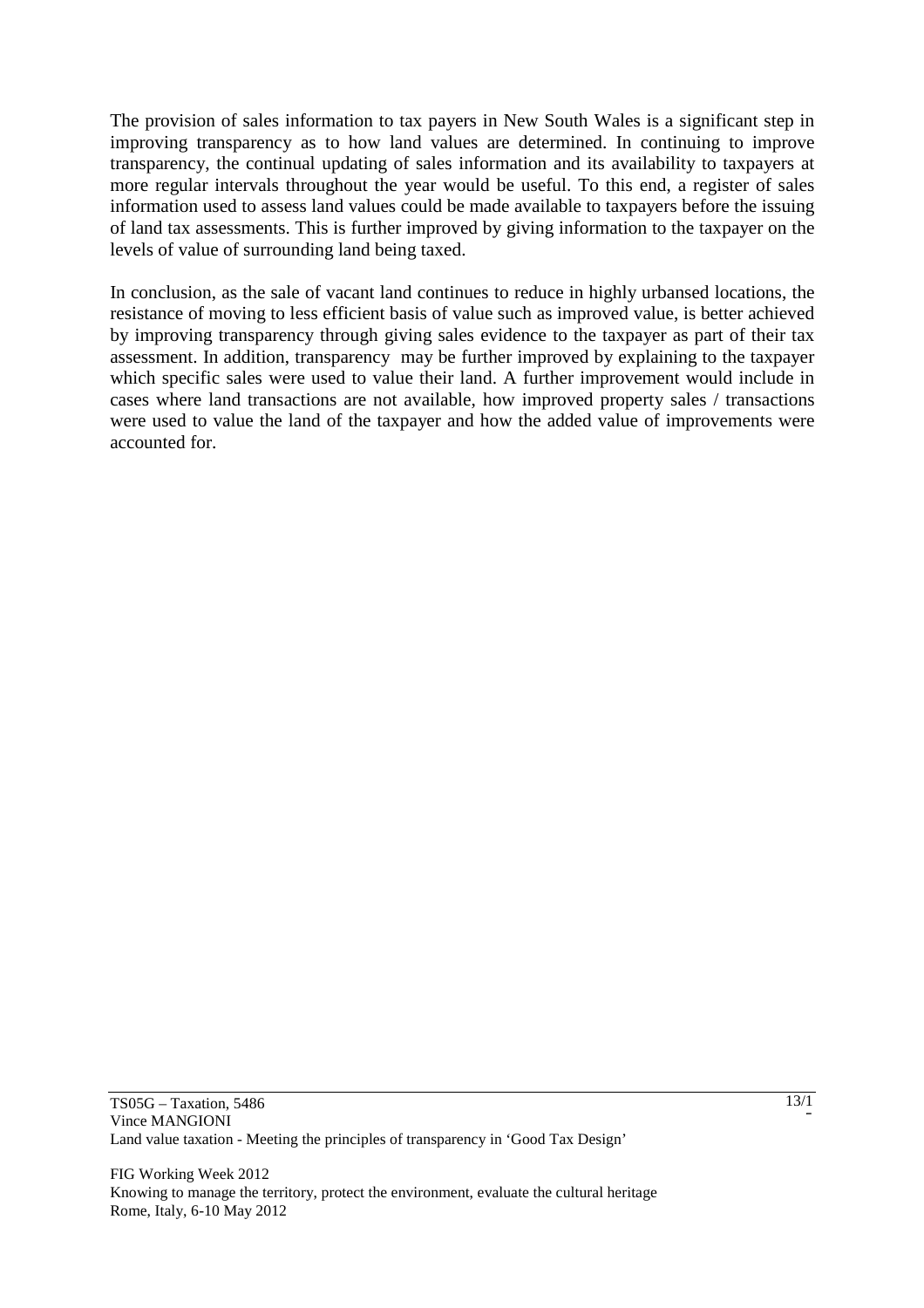#### **REFERENCES**

Asprey, K.W. 1975, Tax Committee Full Report, ACT Canberra

Carlson, R.H., 'A Brief History of Property Tax' (Paper presented at the IAAO Conference on Assessment Administration, Boston, Massachusetts, 1 Sept 2004).

Coleman, C. and McKerchar, M., 'The history of land tax in Australia' (2008) *Australian School of Taxation UNSW*.

Daly, M.T., *Sydney Boom Sydney Bust* (1982). George Unwin and Allen, Sydney

Daw, C.A, 'Land taxation: an ancient concept' (2002) 1(Feb 2002) *Australian Property Journal* 20-25. Fisher, G.W., *The worst tax: A history of property taxes in the United States* (1996).

Gibson, J., 'The Hearth Tax' (2008). http://www.nationalarchives.gov.uk/records/researchguides/hearth-tax.htm

Haveman, M. & Sexton, T.A., *Property Tax Assessment Limits - Lessons from Thirty Years of Experience* (2008).

Head, J.G. and Krever, R. (eds), *Tax Reform in the 21st Century - A Volume in Memory of Richard Musgrave* (2009).

IPART Independent Pricing and Regulatory Regime, *Review of State Taxation Report to the Treasurer* (2008).

Mangioni, V., *Land Tax in Australia* (2006). Australian Property Publications, Bondi

Meade, J.E. (1982) *The structure and reform of taxation*, Institute for Fiscal Studies, London

NSW Department of Lands 2010, Valuer-General valuation objection data for Sydney, years 2002 to 2009.

NSW Ombudsman, *Improving the quality of land valuations issued by the Valuer General* (2005). NSW Parliament, *Parliamentary Debates*, NSW Valuation of Land Act 1916.

Oates, W.E. and Schwab, R.M., *The Impact of Urban Land Taxation: The Pittsburgh Experience* (1996).

Smith, S., *Land Tax: An Update* (2005). Briefing Paper No 5/05 NSW Parliamentary Library

Timmins, G., *The History of Longparish* (2001). http://www.longparish.org.uk/history/cover.htm

Toohey's Ltd v. Valuer General, (1925). A.C. 439

Vickers, T., *Location Matters: Recycling Britians Wealth* (2007). London Shepheard-Walwyn Walton, J., *Report of Inquiry Into Operation of Valuation of Land Act* (1999).